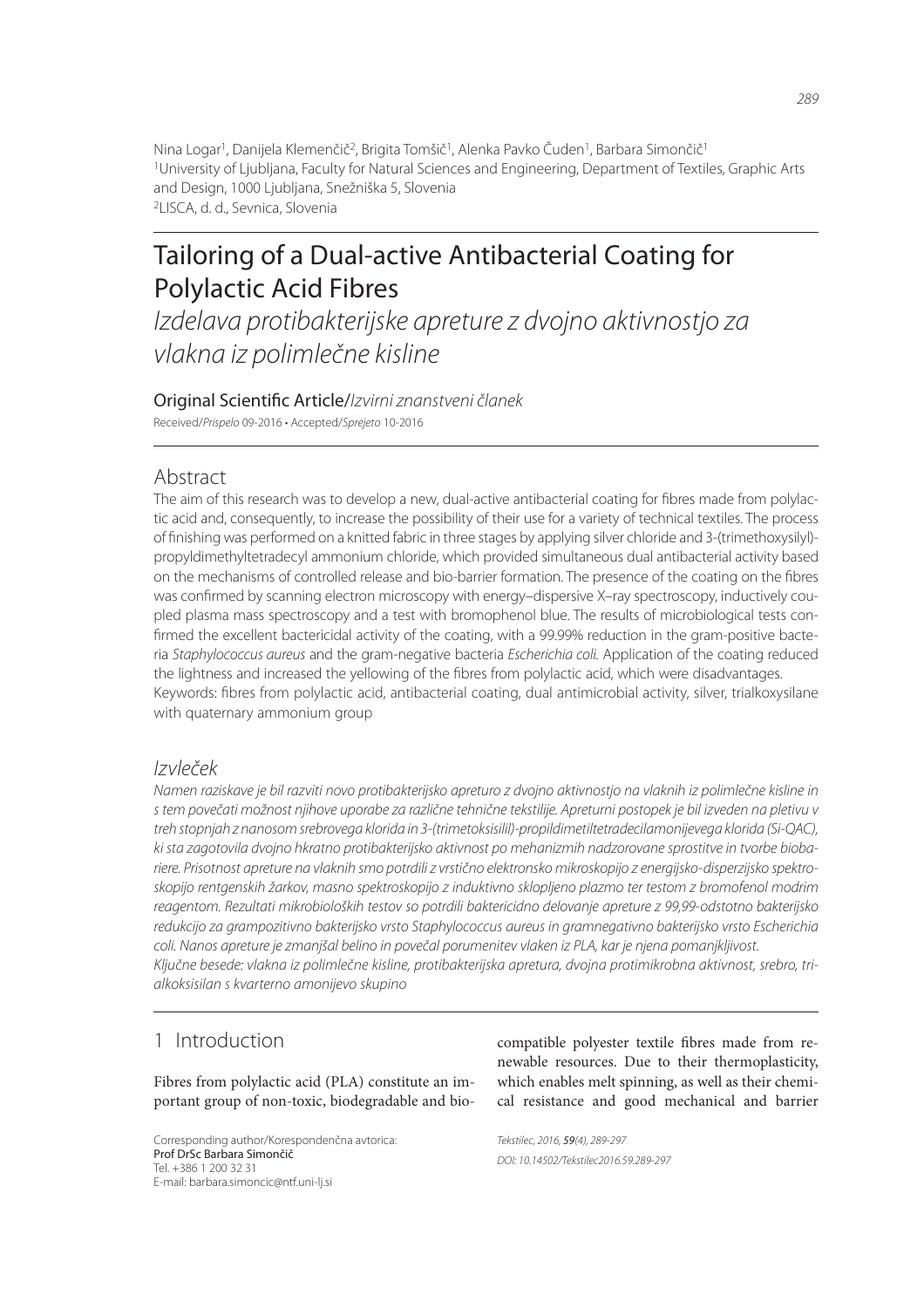properties, PLA fibres have become one of the most promising alternatives for polymer fibres derived from petroleum  $[1-4]$ . Their use has already been extended to the field of technical textiles. They are particularly suitable for single-use products, such as sanitary materials, specific medical textiles and textile filters  $[5, 6]$ . For this type of textile products, a functional antimicrobial protection provides high added value and is therefore of great technological and economical importance.

When preparing the antimicrobial protection for textiles, two groups of antimicrobial agents can generally be used, which vary according to the mechanism of antimicrobial activity [7−9]. The first group comprises antimicrobial agents that act by the mechanism of controlled release. Because most of these agents are bound to the fibres with physical forces, they can be slowly released from the fibres into the surrounding area in the presence of a sufficient amount of moisture where they wholly destroy or inhibit the growth of microorganisms. An important weakness of physically bonded agents is the lowering of their concentration in the fibres due to leaching, eventually falling below the limit of efficiency. The second group includes agents that operate on the principle of bio-barrier formation. In this case, agents are chemically bonded to the textile fibres where they create a biological obstacle for the microorganisms that come in contact with the fibres. Because they do not leach from the fibres, their concentration does not change with time. However, chemical bonding cannot ensure the permanent antimicrobial activity of agents because the settling of dead microorganisms on the bio-barrier can greatly reduce or even eliminate their effectiveness.

To eliminate the problems related to the mode of antimicrobial action and thereby to increase the effectiveness of antimicrobial protection, the research work in recent years has been oriented towards finding new approaches for the preparation of antimicrobial coating preparations. One such approach is the tailoring of antimicrobial coatings to obtain dual activity. To this end, combinations have been used, consisting of antimicrobial agents that operate by the mechanism of controlled release and those that form a biological barrier [10−15]. These results have encouraged us to develop a novel, dual-active antimicrobial coating for the textile fibres from PLA, which would also be appropriate for chemical modification of other hydrophobic and low-adhesive fibres. The

previous research on the PLA fibres or PLA films has been mostly directed towards the preparation of monocomponent antimicrobial coatings exhibiting either the controlled release of essential oils, antibiotics, silver nanoparticles, or zinc oxide, [16−20], or

the formation of the chitosan bio-barrier [21, 22]. For the preparation of an antimicrobial coating with dual antimicrobial activity, we chose silver as a representative agent for the controlled-release mechanism of action, and an organic-inorganic hybrid sol-gel precursor with a quaternary ammonium functional group as a representative agent with the bio-barrier-forming antimicrobial mechanism. Assuming that because of their morphological and chemical structure, PLA fibres have insufficient adhesive ability for silver, we decided to create a silica matrix on the fibre surface to increase their adsorption capacity. In fact, it was found that the silica matrix significantly increases the concentration of the adsorbed silver, resulting in more uniform distribution as well as the reduced size of silver particles  $[23, 24]$ . Thus, we have developed a three-stage finishing procedure that includes the following stages: (i) the creation of a silica matrix, (ii) the *in situ* synthesis of AgCl and (iii) the creation of a bio-barrier. An important objective of our study was to determine the effectiveness of the antibacterial coating as well as to determine the influence of the coating on the colour of PLA fibres, which is an important feature of the product from an aesthetic point of view.

# 2 Experimental

#### *2.1 Materials*

We used a double weft knitted fabric in  $1 \times 1$  rib structure made from 100% PLA multifilament (10 capillaries) with linear density of 11.1 dtex, breaking force of 40.7 N and breaking elongation of 31.8%. The PLA multifilament was kindly supplied by Applied Polymer Innovations BV (Emmen, Netherlands). The thickness and weight of the fabrics were 5.2 mm and  $428.3$  g/m<sup>2</sup>, respectively. The commercial products 3-(trimethoxysilyl)-propyldimethyltetradecyl ammonium chloride (Si-QAC),

namely, Sanitized T 99-19 (Sanitized, Switzerland) and silver chloride (AgCl), prepared from silver nitrate (AgNO<sub>3</sub>; Sigma-Aldrich) and sodium chloride (NaCl; Carlo Erba) were selected as the antimicrobial agents. To create a silica matrix, we used the commercial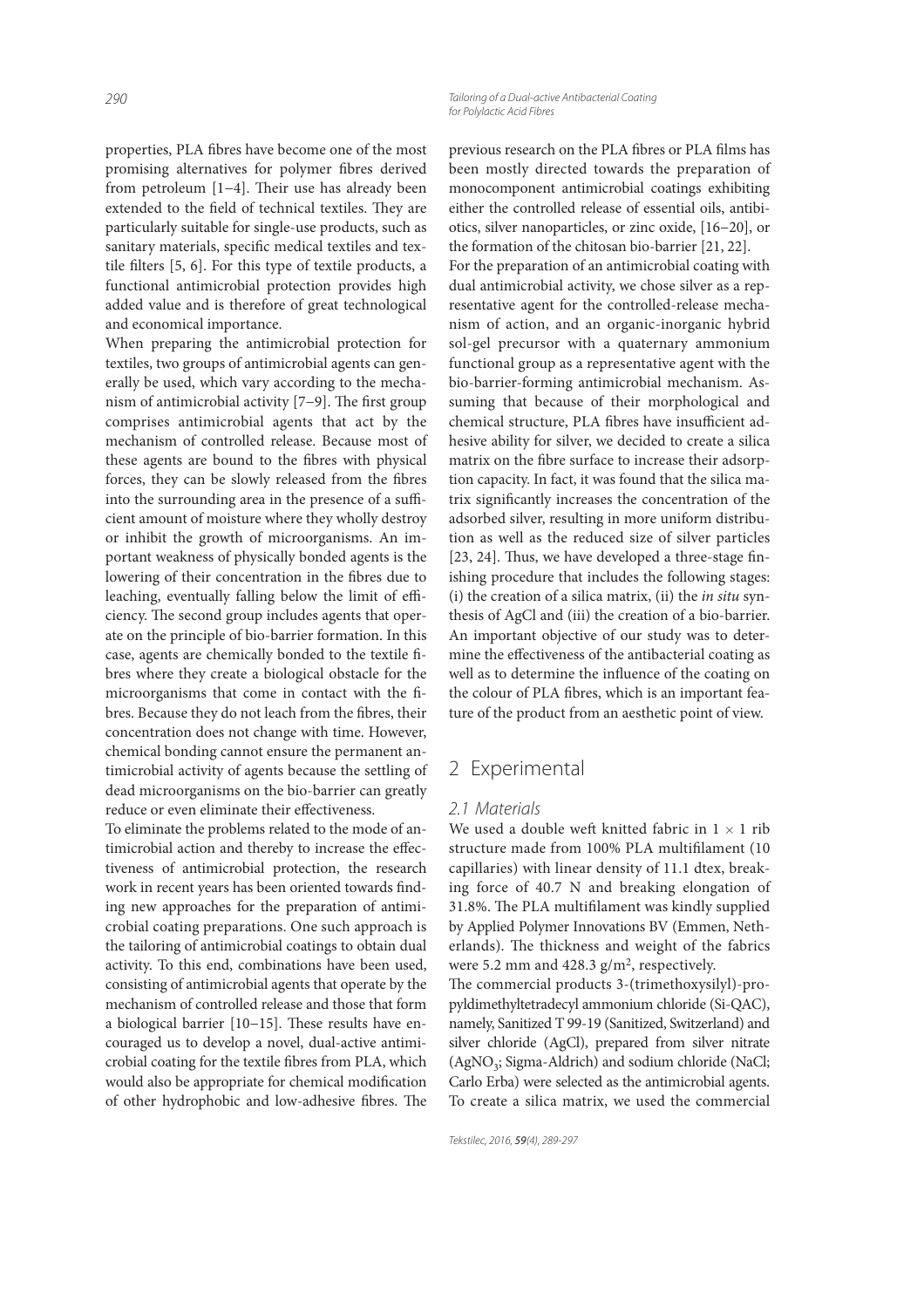product iSys MTX (CHT, Germany), which is a water–borne Si– and Zr–based sol-gel precursor (RV), in combination with Kollasol CDO (CHT, Germany), which is an anti–foaming and wetting agent. All solutions were prepared in bidistilled water.

#### *2.2 Finishing*

Chemical modification of the PLA samples was accomplished in a three-stage finishing procedure. In the first stage (1S), the samples were immersed in 100.0 g/L RV and 10.0 g/L Kollasol CDO for 10 minutes at room temperature, followed by wringing via squeezing on a two-roll padder with a pick-up of  $80 \pm 5$ %, and drying in an oven at a temperature of 110 °C for 5 minutes. After drying, the samples were left for 7 days at standard atmospheric conditions to allow complete crosslinking of iSys MTX. In the second stage (2S), the in situ synthesis of AgCl on the RV-treated samples was performed in the Gyrowash 815 (James Heal, UK) apparatus at room temperature, with occasional stirring, as follows: the specimens were immersed for 10 minutes in a 0.5 mM solution of  $\text{AgNO}_3$  with a liquor ratio of 50:1 and then subsequently immersed for 10 minutes in a

NaCl solution of the same concentration and liquor ratio. The procedure was repeated twice. Then, the samples were washed in bidistilled water to remove the excess chemicals and dried at room temperature. In the third stage (3S), Si-QAC was applied to the samples by the pad-dry-cure method, with full immersion of the samples in a 100 g/L solution of Si-QAC, followed by squeezing on a two-roll padder with a pick-up of  $80 \pm 5\%$  and drying in an oven at temperature of 110  $^{\circ}$ C for 5 minutes. After drying, the samples were left for 7 days at standard atmospheric conditions to allow complete crosslinking of iSys MTX. The three-stage finishing procedure is schematically presented in Figure 1.

For comparison, the two- and one-step application procedures were also performed with the same antimicrobial agents under the same conditions as in the three-stage procedure. Accordingly, in the twostep procedure, RV was applied as in 1S, followed by the application of AgCl as in 2S. In the one-stage procedure, AgCl and Si-QAC were applied to the PLA samples as in 2S and 3S, respectively. The sample codes in relation to the application procedures are summarized in Table 1.



Figure 1: Schematic presentation of the three-stage procedure of antimicrobial finishing

| Finishing procedure | Sample code     | Sol concentration                                |
|---------------------|-----------------|--------------------------------------------------|
| No treatment        | PLA-N           |                                                  |
| Three-stage         | PLA-RV-Ag-SiQAC | (1S): 100.0 g/L RV, 10.0 g/L Kollasol CDO        |
|                     |                 | $(2S): 0.50$ mM AgNO <sub>3</sub> + 0.50 mM NaCl |
|                     |                 | (3S): 100.0 g/L Si-QAC                           |
| Two-stage           | PLA-RV-Ag       | (1S): 100.0 g/L RV, 10.0 g/L Kollasol CDO        |
|                     |                 | $(2S): 0.50$ mM AgNO <sub>3</sub> + 0.50 mM NaCl |
| One-stage           | PLA-Ag          | $(2S): 0.50$ mM AgNO <sub>3</sub> + 0.50 mM NaCl |
|                     | PLA-SiQAC       | (3S): 100.0 g/L Si-QAC                           |

Table 1: Application procedures, sample codes and sol concentrations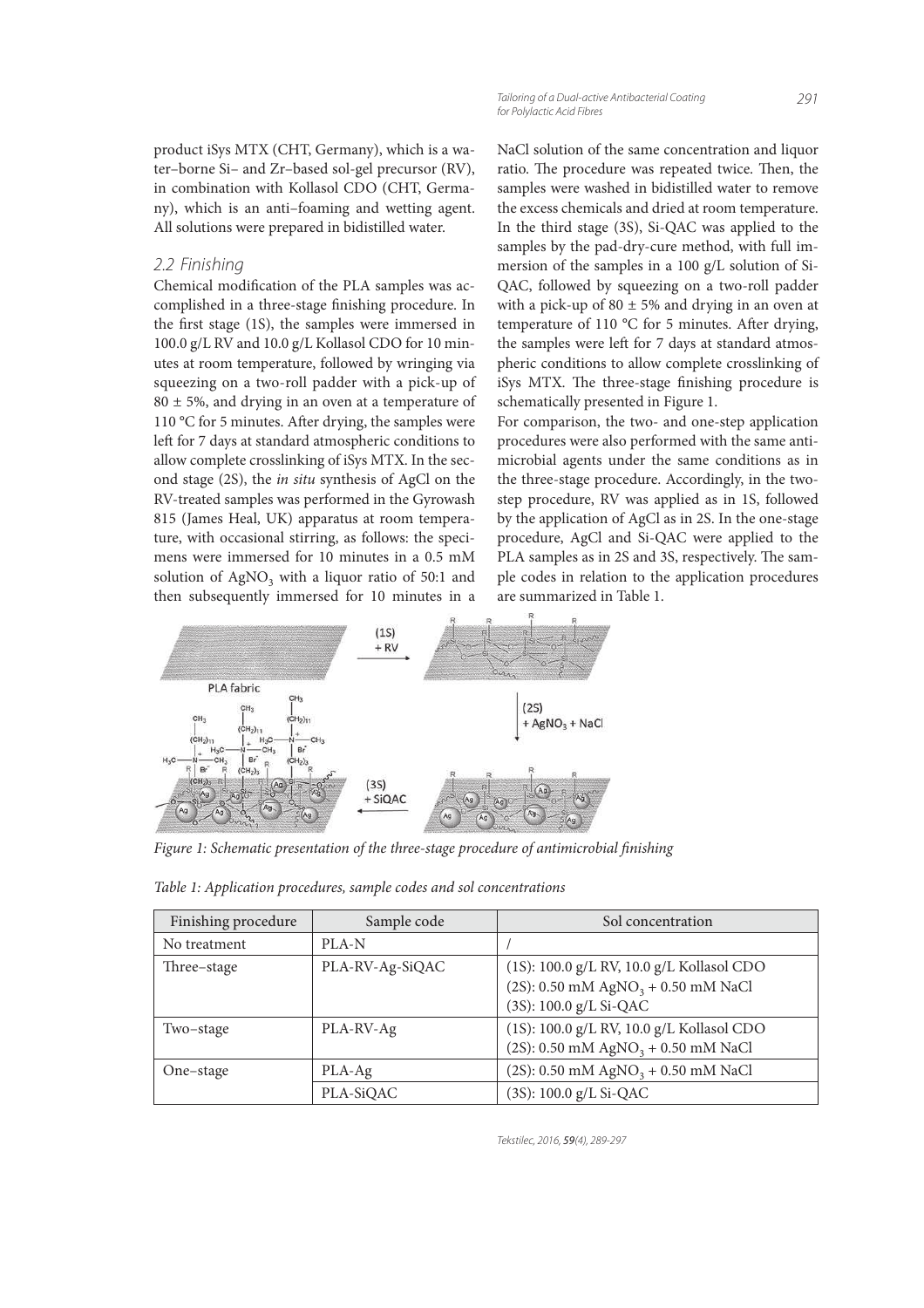#### *2.3 Analytical methods*

**Fourier transform infrared spectroscopy (FT-IR)**

FT-IR spectra were obtained on the Spectrum GX (Perkin - Elmer, UK) spectrophotometer equipped with a diamond cell. The spectra were recorded over the range of  $4,000-600$  cm<sup>-1</sup>, with a resolution of 4 cm–1 and an average set of 32 spectra per sample. Before the measurements, the samples were dried to a constant weight.

#### **Scanning electron microscopy (SEM) with energy–dispersive X–ray spectroscopy (EDS)**

SEM was conducted on the Jeol JMS 6060LV and Jeol JSM 5610 microscopes, equipped with an Oxford–Link ISIS 300 EDS system with an ultra–thin window Si(Li) detector. Prior to performing the SEM and EDS analyses, we applied a 20–nm–thick carbon layer to each fabric sample to ensure sufficient electrical conductivity and to avoid charging effects. SEM micrographs were recorded using the secondary electron (SE) and backscattered electron (BSE) imaging modes. The BSE compositional contrast (Zcontrast) was applied to accentuate the differences between the added particles and the fibre matrix. Two parallel assessments were performed for each coated fabric sample, and the corresponding atomic concentration was reported as the mean value.

#### **Inductively coupled plasma mass spectroscopy (ICP-MS)**

ICP–MS was performed on the Perkin Elmer SCI-ED Elan DRC spectrophotometer. The fabric samples (0.5 g) were prepared in a Milestone microwave system by acid decomposition, using  $65\%$  HNO<sub>3</sub> and 30%  $\rm H_2O_2$ . Three measurements were taken for each sample, and the Ag concentrations were reported as the mean values.

#### **Test with bromophenol blue (BPB) reagent**

Qualitative determinations of Si-QAC on the coated samples were performed by using the BPB reagent, which is an alkaline dilution of the sodium salt 3'-3"- 5'-5"-tetrabromophenolsulfonphtalein. The test was based on the formation of a complex between the BPB reagent anion and the quaternary ammonium group of Si-QAC on the surface of the fabric. Due to the formation of the complex, the samples were coloured blue. For the BPB test, 1 g of sample was immersed in 50 mL of 0.005% BPB reagent diluted in

*292 Tailoring of a Dual-active Antibacterial Coating for Polylactic Acid Fibres*

> water and stirred vigorously for 20 min. The samples were subsequently removed from the BPB solution, thoroughly rinsed with cold tap water and dried at room temperature. The intensity of the blue coloration on the samples was assessed by the re flectance, R, measurements of the samples on the Datacolor Spectraflash SF 600 spectrophotometer, using D 65/10° light. Before these measurements, the samples were conditioned at relative humidity of 65  $\pm$  2% and temperature of 20  $\pm$  1 °C for 24 hours. For each sample, ten measurements of the R value were obtained, and the corresponding K/S values were calculated according to the Kubelka-Munk equation:

$$
\frac{K}{S} = \frac{(1 - R)^2}{2R}
$$
 (1),

where  $K/S$  is the ratio of the coefficient of light absorption  $(K)$  to the coefficient of light scattering  $(S)$ , and  $R$  the reflectance at the maximum absorption wavelength, determined at 610 nm. Afterwards, the mean K/S value was determined.

#### **Antibacterial activity**

The antibacterial activity was examined by a modified AATCC standard method 100-1999 for the bacteria Escherichia coli (ATCC 25922) and Staphylococcus aureus (ATCC 6538). In aseptic conditions, the sample was placed into a 250-mL container and inoculated with 400 µL of a nutrient broth culture containing  $1-2 \times 10^5$  colony-forming units of bacteria. After incubation at 37 °C for 24 hours, the bacteria were eluted from the swatches by shaking in 100 mL of neutralizing solution for 1 minute. After preparing serial dilutions in sterilised water, the suspensions were plated on nutrient agar and incubated at 37 °C for 24 hours. The number of bacteria was counted, and the reduction of bacteria, R, was calculated as follows:

$$
R = \frac{(B - A)}{B} \cdot 100 \, (\%) \tag{2}
$$

where A is the number of bacteria recovered from the inoculated swatch of the cotton sample in the jar incubated for the desired contact period (24 hours), and B is the number of bacteria recovered from the inoculated swatch of the cotton sample in the jar immediately after inoculation (at "0" contact time). For each fabric sample, four parallel assessments were performed and the mean value was determined.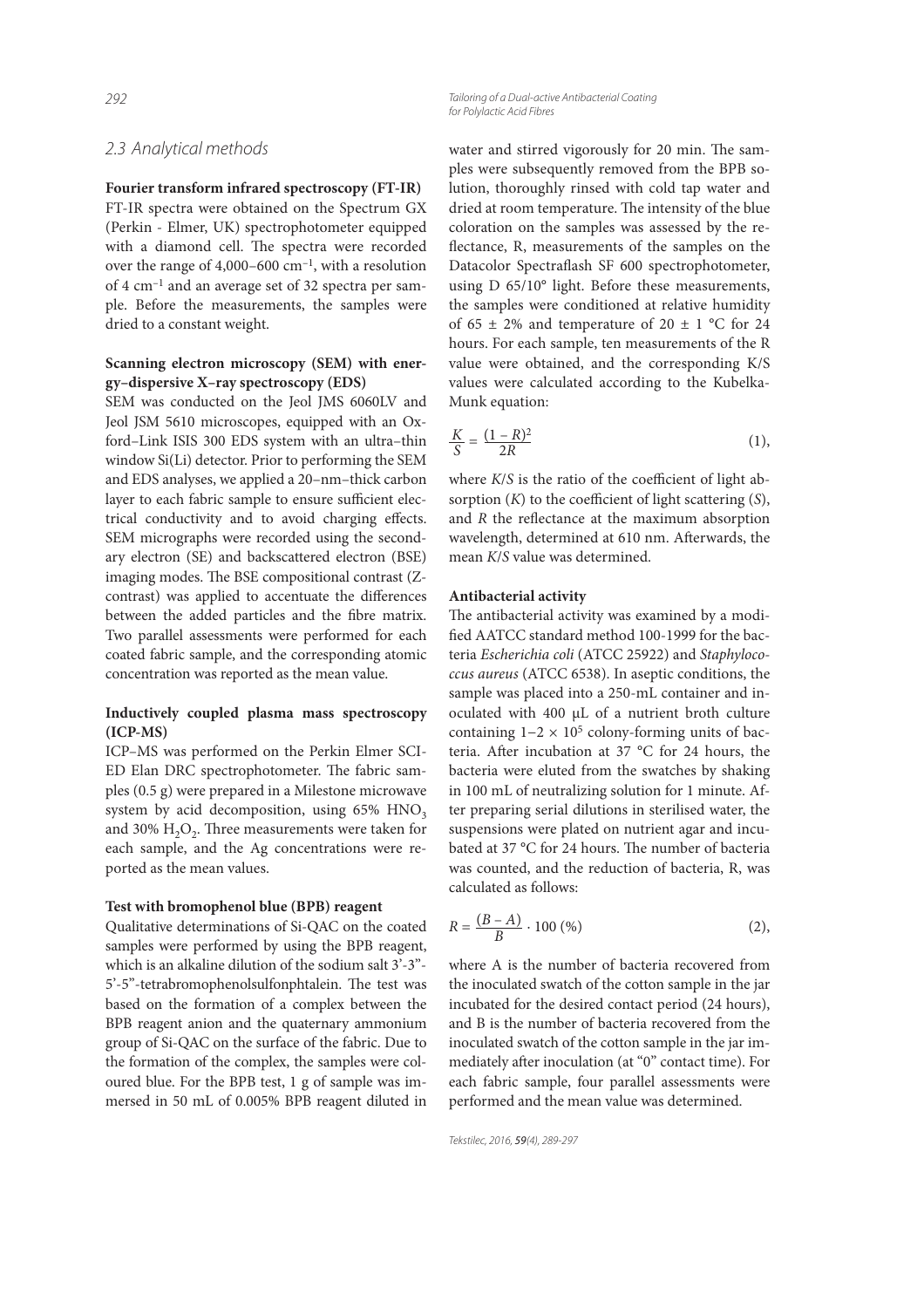#### **Whiteness and yellowing index**

The whiteness of the samples was determined on the basis of the measurements of the CIE colour values using the Spectraflash 600 PLUS-CT spectrophotometer (Datacolor, Switzerland). The measurements were performed at the following conditions: 20 mm size of the measuring aperture, standard light D65 and T = 6500 K, using D65/10 $^{\circ}$  with an excluded specular as an observer. The whiteness,  $W_{10}$ , was calculated from the following equation:

$$
W_{10} = Y_{10} + 800(0.3138 - x_{10}) + 1700(0.3310 - y_{10})(3),
$$

where  $Y_{10}$  is the standardized colour value of the sample, and  $x_{10}$  and  $y_{10}$  are the standardized colour portions of the sample. The yellowing index, YI, was calculated from the following equation:

$$
YI = \frac{100(1.3013 X - 1.1498 Z)}{Y}
$$
 (4),

where  $X$ ,  $Y$  and  $Z$  represent the values in the CIE colour space. Before these measurements, the samples were conditioned at relative humidity of  $65 \pm 2\%$  and temperature of  $20 \pm 1$  °C for 24 hours. For each sample, ten measurements of  $Y_{10}$  and YI were obtained and the mean values were calculated.

# 3 Results and discussion

The ATR spectra of PLA-N and PLA-RV-Ag-SiQAC samples (Figure 2) show that the application of the antimicrobial coating caused chemical changes in the PLA fibres, resulting in the increase of the intensity of the absorption peaks at wavenumbers 2927 and 2856 cm<sup>-1</sup>, which are characteristic of asymmetric and symmetric stretching of the C-H bond in aliphatic alkyl groups [25]. This can be attributed to the tetradecyl groups in the structure of the Si-QAC film. Furthermore, the application of the coating caused a reduction in the intensity of the absorption peak at the wavenumber of 1759 cm<sup>-1</sup>, which is characteristic of the  $C=O$ stretch of ester groups in the macromolecules of PLA. This result indicates that the antimicrobial polymeric film coated the PLA fibres, which resulted in partial shading of the peaks characteristic of the fibre structure. Furthermore, a broad absorption peak appeared at the wavelength of 1565 cm–1 in the spectrum of the finished PLA fibres, which is

characteristic of amide II, which shows a strong absorption in the spectral region between 1570 and 1515 cm–1 [25]. In this spectral region, high intensity absorption peaks can be detected in the spectrum of RV, which suggests the presence of this group in the structure of RV. However, because RV is a commercial product, its exact structure is not evaluable by the producer. In the spectrum of the PLA-RV-Ag-SiQAC sample, the absorption peaks at the wavelengths 1129, 1083 and 1043  $cm^{-1}$ , which are characteristic of the asymmetric stretching vibration of the Si-O-Si group in the polysiloxane network [25, 26], are overlapped by the peaks characteristic of the ngerprint of PLA. Silver could also not be detected in this spectrum.



Figure 2: ATR spectra of PLA-N (a) and PLA-RV-Ag-SiQAC (b) samples

Therefore, to prove the presence of Si-QAC in the coating, the BPB test was used, and the results are presented in Figure 3. Blue colour in the samples indicated the binding of the BPB anions to the cationic nitrogen atoms of the quaternary ammonium groups of Si-QAC via electrostatic attractive interactions. Accordingly, the K/S values, determined for the samples after shaking in the solution of BPB, highly increased from 0.2 for the PLA-N sample without Si-QAC to 10.2 and 11.4 for the PLA-SiQAC and PLA-RV-Ag-SiQAC samples, respectively.

The presence of the antimicrobial coating on the PLA fibres was also confirmed by the SEM and EDS analysis. The SEM/BSE images of the PLA-N, PLA-Ag, PLA-RV-Ag and PLA-RV-Ag-SiQAC samples (Figure 4) revealed that spherical silver particles, visible as bright spots, were formed over the entire surface of the fibres in the in situ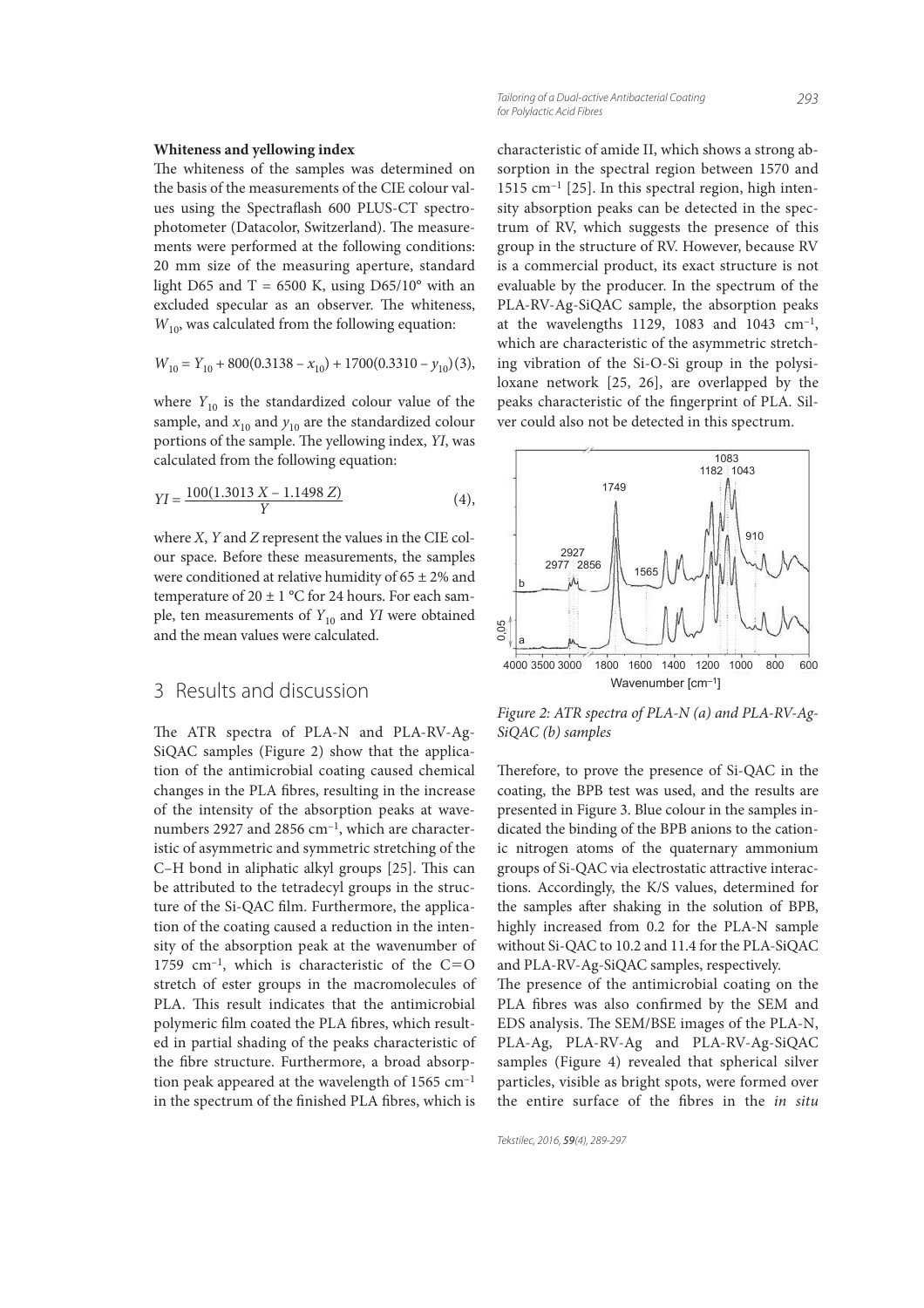*294 Tailoring of a Dual-active Antibacterial Coating for Polylactic Acid Fibres*



Figure 3: Photos of PLA samples after shaking in the solution of the BPB reagent

synthesis of AgCl (Figure 4b). The presence of AgCl was also confirmed by the EDS analysis, from the peaks of Ag-La and Cl-Ka (Table 2). The application of RV and Si-QAC greatly increased the roughness of the fibres, confirming the formation of the polymer coating from the sol-gel precursors (Figures 4 c and d). In these images, the presence of AgCl is not clearly perceptible. In addition, the Si-Kα peaks and Zr-Lα belong to the RV and Si-QAC silica matrix, while the C-Kα and



Figure 4: SEM/EDS images of PLA-N (a), PLA-Ag (b), PLA-RV-Ag (c) and PLA-RV-Ag-SiQAC (d) samples

Table 2: Elemental composition of the coated samples obtained by EDS analysis

| Sample code     | Atomic concentration of element [%] |              |              |              |              |             |             |
|-----------------|-------------------------------------|--------------|--------------|--------------|--------------|-------------|-------------|
|                 | $Ag-L\alpha$                        | $Cl-K\alpha$ | $Si-K\alpha$ | $Zr-L\alpha$ | $Na-K\alpha$ | $C-K\alpha$ | $O-K\alpha$ |
| PLA-Ag          | 0.275                               | 7.988        | 0.000        | 0.000        | 2.936        | 74.000      | 1.145       |
| PLA-RV-Ag       | 1.340                               | 0.416        | 1.556        | 2.159        | 0.000        | 80.430      | 16.240      |
| PLA-RV-Ag-SiQAC | 0.636                               | 3.649        | 2.595        | 1.919        | 0.000        | 83.004      | 8.198       |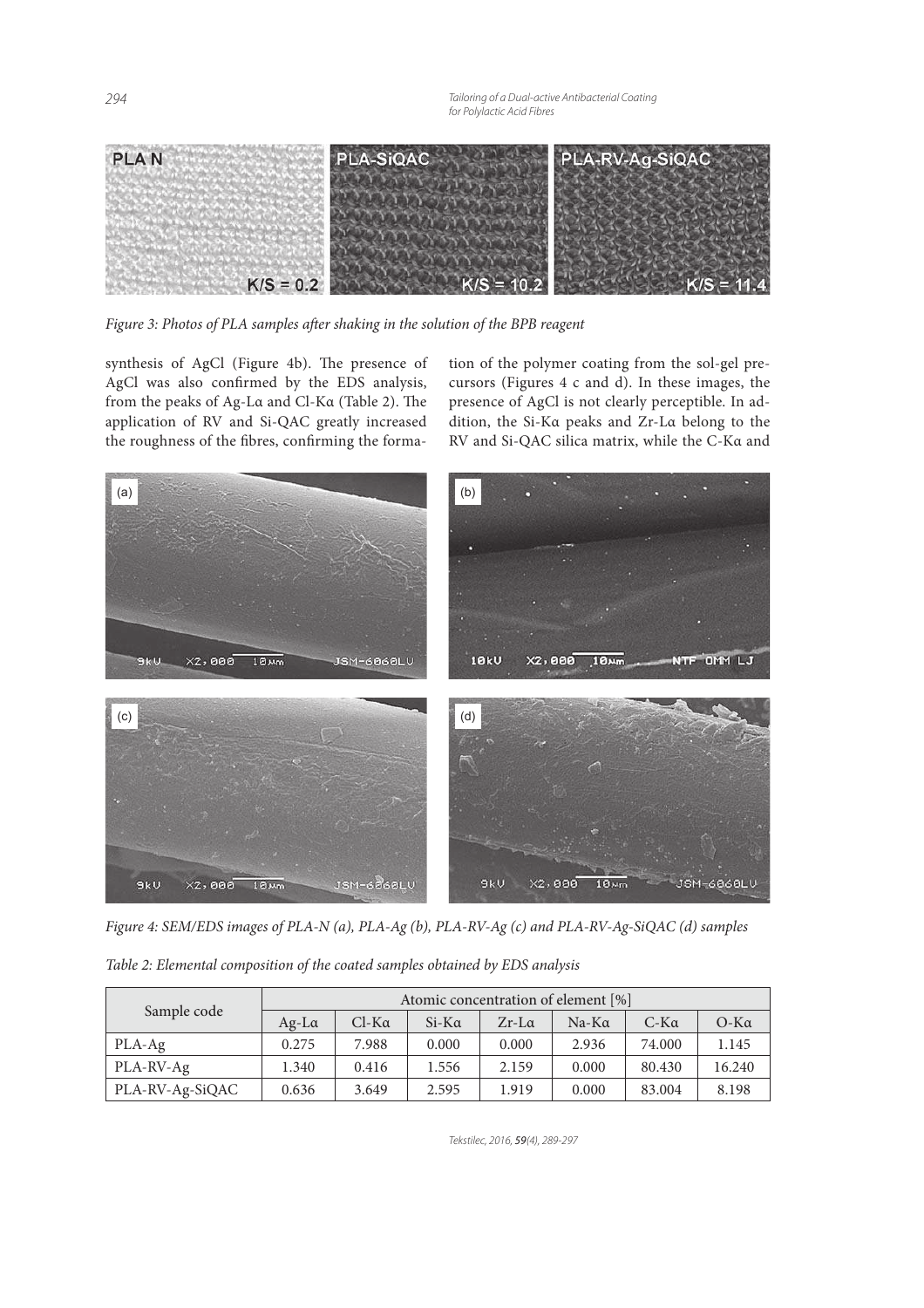|                 |               | $R[\%]$ |           |  |
|-----------------|---------------|---------|-----------|--|
| Sample code     | $cAg$ [mg/kg] | E. coli | S. aureus |  |
| PLA-N           | 0.0           | -       |           |  |
| PLA-Ag          | $9.2 \pm 1.8$ | 50.5    | 59.2      |  |
| PLA-SiQAC       | 0.0           | 67.5    | 78.1      |  |
| PLA-RV-Ag       | $140 \pm 28$  | 100     | 100       |  |
| PLA-RV-Ag-SiQAC | $53 \pm 11$   | 100     | 100       |  |

Table 3: Concentration of silver,  $c_{A\varphi}$  on the finished samples and the bacterial reduction, R, against bacteria E. coli in S. aureus

O-Kα peaks belong to the silicon matrix as well as to the PLA fibres. The peak for nitrogen in the structure of Si-QAC could not be determined on a PLA-RV-Ag-SiQAC sample because it was overshadowed by the much more intense peaks of carbon and oxygen.

Table 3 shows that different samples absorbed different amounts of silver, namely: PLA-Ag <PLA-RV-Ag-SiQAC <PLA-RV-Ag, from solutions with the same concentrations of  $\mathrm{AgNO}_{3}$  and NaCl. These results confirm that the silica matrix created by RV highly increased the adsorptive capacity of fibres, resulting in the incorporation of a fifteen times higher concentration of silver into the PLA-RV-Ag sample in comparison to the PLA-Ag sample. The decrease of the concentration of silver on the fibres after the application of Si-QAC from 140 mg/kg (PLA-RV-Ag sample) to 53 mg/kg (PLA-RV-Ag-SiQAC sample) was expected because we assumed that silver particles were physically bonded to the silica matrix, enabling them to partially leach out of the sample when it was immersed in the solution of Si-QAC.

The results of the antimicrobial test, presented in Table 3, clearly demonstrate that the PLA fibres do not show any bacterial reduction. The concentration of silver on the PLA-Ag sample was too low to provide a bacterial reduction higher than 60%, which represents a threshold value for the biostatic action of the antimicrobial agent. Even the antibacterial activity of the one-component coating prepared with Si-QAC was only biostatic with the R values of 67.5% and 78.1% for E. coli and S. aureus, respectively. The biocidal activity with the R values equal to 100% for both studied bacteria was achieved on the PLA-RV-Ag and PLA-RV-Ag-SiQAC samples, which proves that the creation of a silica matrix is absolutely necessary for the PLA

 bres with very low adhesion ability to AgCl, to achieve effective antimicrobial activity in the coating. The results also show that the presence of the Si-QAC polymer film on the PLA fibres did not hinder the leaching of silver particles from the coating, resulting in the synergistic action of the bio-barrier and controlled-release antimicrobial mechanisms.

The results of the colorimetric measurements presented in Figures 5 and 6 reveal that the presence of coatings decreased the lightness and increased the yellowing of the PLA fibres, especially in the case of the application containing RV and Si-QAC. At the same solution concentration (100 g/L), the application of Si-QAC decreased the whiteness of the fibres by 25%, but the application of RV decreased the whiteness by more than 50%. Accordingly, the whiteness of PLA-RV and PLA-RV-Ag-SiQAC fell below the value of 40 (Figure 5), which represents the threshold for which the equation (3) is valid. This represents a significant weakness of the studied antimicrobial coating. In line with the decrease of the whiteness, the highest yellowing was caused by the application of RV; the yellowing did not significantly increase with further application of silver and Si-QAC (Figure 6).



Figure 5: Whiteness,  $W_{10}$  of untreated and finished samples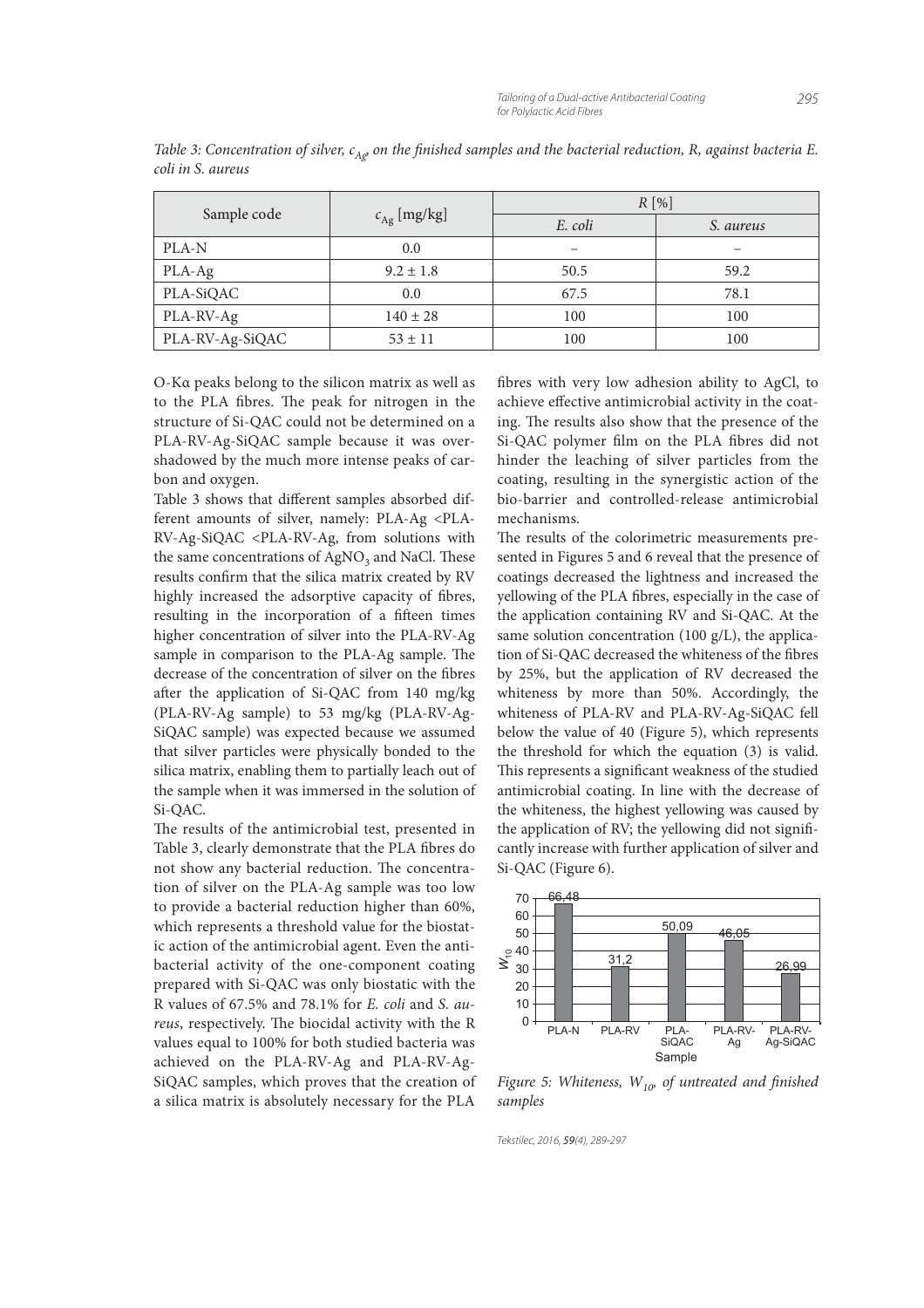

Figure 6: Yellowing index, YI, of untreated and finished samples

# 4 Conclusion

In this study, we have successfully developed a new three-stage procedure to tailor a dual-active antimicrobial finishing for the PLA fibres, using AgCl and Si-QAC. The procedure included the following steps:

- the application of RV with the aim to create a silica matrix on the surface of the fibres, which was important for increasing the adhesive ability of the fibres;
- the in situ synthesis of silver in a silica matrix with two sequential immersions of the PLA samples in the solutions of  $\text{AgNO}_3$  and NaCl to create an antimicrobial coating with physically incorporated silver particles, which can be released into the environment in a controlled manner, acting as a poison for microorganisms;
- the application of Si-QAC with quaternary ammonium groups with the aim to create a polymer film on the fibre surface, which could act as a biological barrier and destroy microorganisms that come in contact with the fibres. The mode of preparation of the coating allows its application to other hydrophobic fibres, such as polyethylene terephthalate, polypropylene, and polyamide fibres.

#### Acknowledgements

The study was financially supported by the Research Agency RS under the programme P2-0213 Textiles and Ecology, and the Research Infrastructure Centre RIC UL NTF. The authors thank Andrej Vilar for his help in preparing the knitted fabric.

*296 Tailoring of a Dual-active Antibacterial Coating for Polylactic Acid Fibres*

# References

- 1. FARRINGTON, D. W., LUNT, J., DAVIES, S., BLACKBURN, R. S. Poly(lactic acid) fibres, In: Biodegradable and sustainable fibres. Edited by Blackburn, R. S. Cambrige, England : Woodhead Publishing, ISBN 1-85573-916-x, 2005, pp. 389–440.
- 2. GUPTA, Bhuvanesh, REVAGADEA, Nilesh, HILBORN, Jons. Poly(lactic acid) fiber: an overview. Progress in Polymer Science, 2007, **32**, 455– 482, doi: 10.1016/j.progpolymsci.2007.01.005.
- 3. RIJAVEC, Tatjana, BUKOŠEK, Vili. Novel fibres for the 21st century. Tekstilec, 2009, **52**(10/12), 312–327.
- 4. RASAL, Rahul M., JANORKAR, Amol V., HIRT, Douglas E. Poly(lactic acid) modifications. Progress in Polymer Science, 2010, **35**(3), 338–356, doi: 10.1016/j.progpolymsci.2009.12.003.
- 5. GOETZENDORF-GRABOWSKA, Bogna, PO-LUS, Zenon, KIWALA, Magdalena, KARASZE-WSKA, Agnieszka, KAMINSKA, Irena, MACZ-KA, Iwona. Antibacterial air filter nonwovens modified by poly(lactide) microspheres containing triclosan. Fibres and Textiles in Eastern Europe, 2015, **23**(1), 114–119.
- 6. URBANIAK-DOMAGALA, Wieslawa, KRUCIN-SKA, Izabella, WRZOSEK, Henryk, KOMISARC-ZYK, Agnieszka, CHRZANOWSKA, Olga. Plasma modification of polylactide nonwovens for dressing and sanitary applications. Textile Research Journal, 2016, **86**(1), 72–85, doi: 10.1177/ 0040517515581586.
- 7. GAO, Yuan, CRANSTON, Robin. Recent advances in antimicrobial treatments of textiles. Textile Research Journal, 2008, **78**(1), 60–72, doi: 10.1177/0040517507082332.
- 8. VIGO, Tyrone L. Protection of textiles from biological attack. In Functional finishes, Part A, Chemical processing of fibres and fabrics. Handbook of fiber science and tehnology. Vol. II. Edited by Menachem SELOand Stephen B. SELLO., pp. 367–426. New York, Basel : Marcel Dekker, 1983.
- 9. ABIDI, Noureddine, KIEKENS, Paul. Chemical functionalisation of cotton fabric to impart multifunctional properties. Tekstilec, 2016, **59**(2), 156–161, doi: 10.14502/tekstilec2016.59.156- 161, doi: 10.14502/tekstilec2016.59.156-161.
- 10. LI, Zhi, LEE, Daeyeon, SHENG, Xiaoxia, CO-HEN, Robert E., RUBNER, Michael F. Two-level antibacterial coating with both release-killing